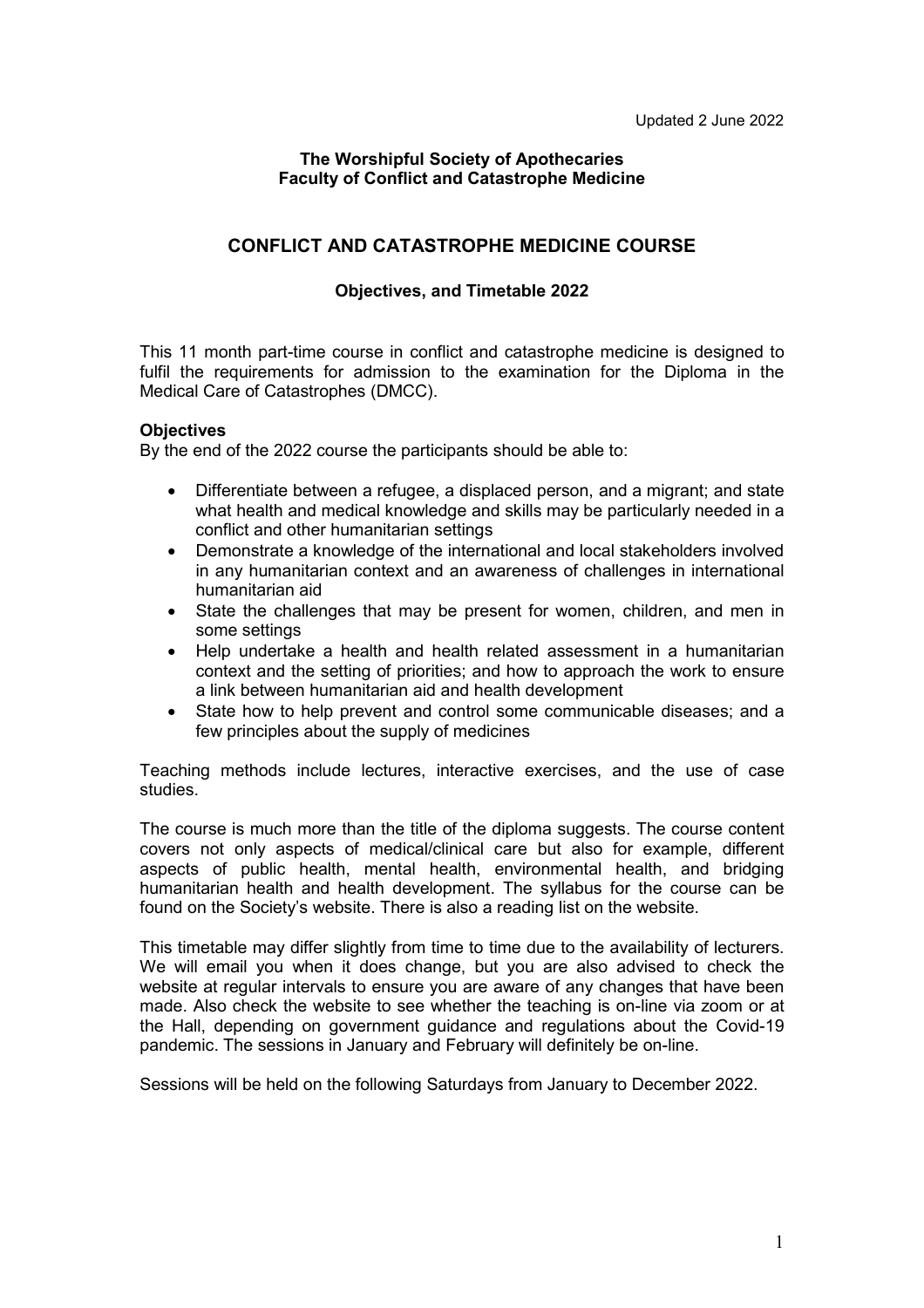| <b>Saturday 8th January 2022</b> |                                                                                                                                                                  |                                                                                 |
|----------------------------------|------------------------------------------------------------------------------------------------------------------------------------------------------------------|---------------------------------------------------------------------------------|
| Time                             | <b>Subject</b>                                                                                                                                                   | Lecturer                                                                        |
|                                  | Welcome<br>To the Conflict and Catastrophe Medicine                                                                                                              | Course Director                                                                 |
| $10.00 - 10.45$                  | Course<br>To the Faculty of Conflict and<br><b>Catastrophe Medicine</b><br>and to FCCM Connect                                                                   | <b>Stephanie Simmonds</b><br>President of the Faculty<br><b>Christina Dale</b>  |
|                                  | And to the Worshipful Society of<br>Apothecaries                                                                                                                 | Master Apothecary<br>Jane Anderson                                              |
| $10.45 - 11.15$                  | Housekeeping issues                                                                                                                                              | <b>Faculty Manager</b><br>Goldy Gullo                                           |
| $11.30 - 12.00$                  | The objectives of the course and what the<br>course is not                                                                                                       | Stephanie Simmonds<br>Former DMCC examiner                                      |
| 13.00 - 13.15                    | A tour of the Hall                                                                                                                                               | John Ford<br>Member, Society of<br>Apothecaries                                 |
| $13.15 - 14.15$                  | Key definitions and stakeholders                                                                                                                                 | <b>Tim Healing</b><br>Former CCM course director                                |
| $14.15 - 15.15$                  | Humanitarian Charter and Minimum<br>Standards in Humanitarian Response<br>(SPHERE)                                                                               | <b>Ken Roberts</b><br>Former environmental health<br>specialist                 |
| Saturday 5th February 2022       |                                                                                                                                                                  |                                                                                 |
| <b>Time</b>                      | <b>Subject</b>                                                                                                                                                   | Lecturer                                                                        |
| $10.00 - 11.00$                  | Closing the gap between humanitarian aid<br>and development support, and factors<br>affecting humanitarian aid, aid<br>effectiveness, and approaches to the work | <b>Stephanie Simmonds</b><br>Independent public health<br>management consultant |
| $11.00 - 12.15$                  | Needs assessment and setting priorities                                                                                                                          | <b>Steve Kilbey</b><br>Deputy Convener and an<br>Examiner for the DMCC          |
| $13.00 - 14.00$                  | Gender and sexual violence                                                                                                                                       | Ayesha Ahmad                                                                    |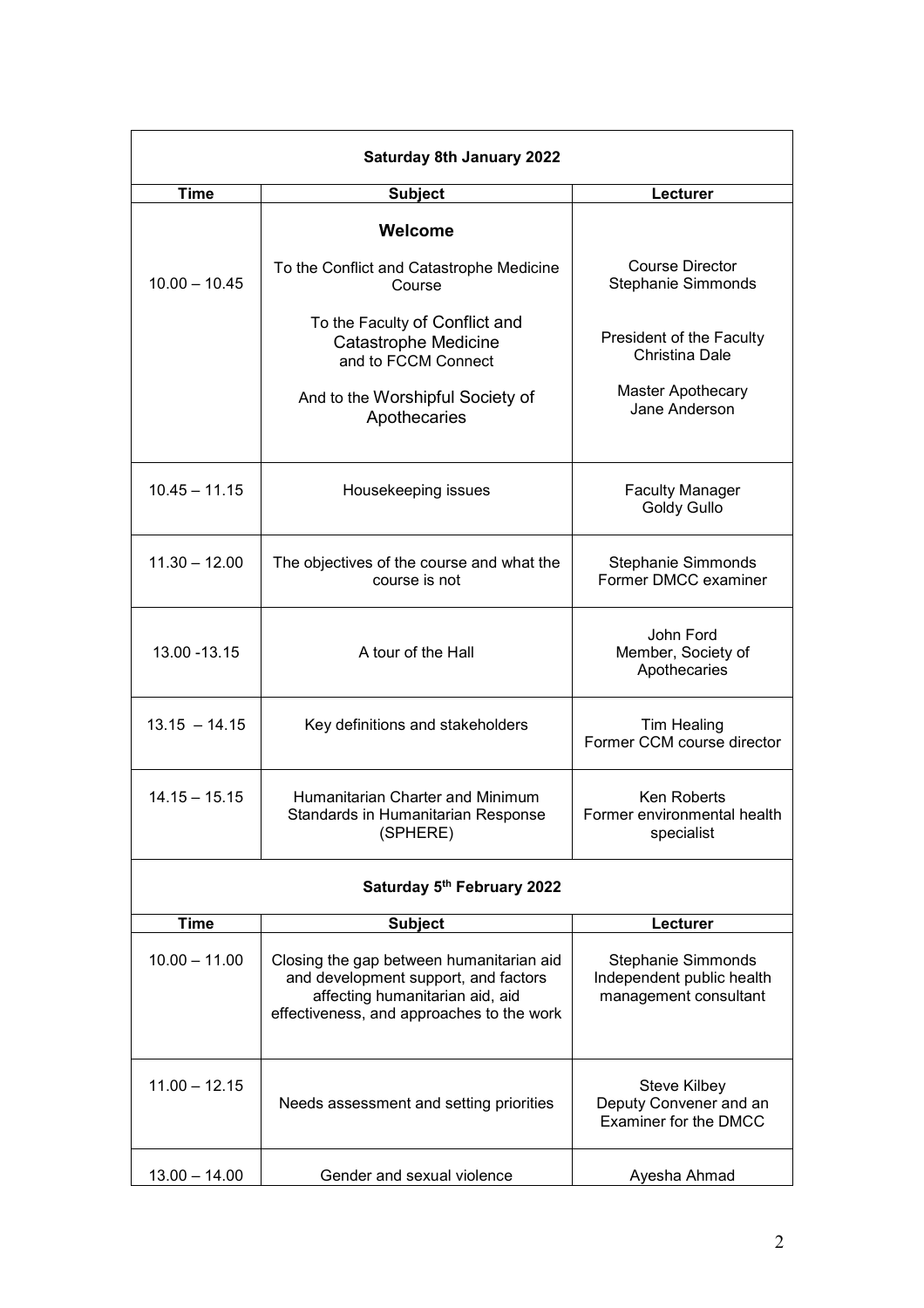|                                     |                                                                                                                     | <b>Global Health Humanities Hub</b><br>St George's, University of<br>London                                           |  |
|-------------------------------------|---------------------------------------------------------------------------------------------------------------------|-----------------------------------------------------------------------------------------------------------------------|--|
| $14.00 - 15.00$                     | Maternal and child health                                                                                           | <b>Marion Birch</b><br>Independent public health<br>professional                                                      |  |
| $15.00 - 16.00$                     | Children and conflict                                                                                               | David Ross<br>Parkes Professor of<br>Preventive Medicine and<br>Dean, Faculty of Conflict<br>and Catastrophe Medicine |  |
| Saturday 5th March 2022             |                                                                                                                     |                                                                                                                       |  |
| <b>Time</b>                         | <b>Subject</b>                                                                                                      | Lecturer                                                                                                              |  |
| $10.00 - 11.00$                     | Disease risks, epidemiology, prevention<br>and control                                                              | <b>Tim Healing</b><br>Independent Consultant<br>Epidemiologist /<br>Microbiologist                                    |  |
| $11.15 - 12.15$                     | Prevention and treatment of diarrhoeal<br>disease                                                                   | <b>Tim Healing</b>                                                                                                    |  |
| $12.15 - 13.00$                     | Sexually transmitted infections, and sexual<br>health                                                               | <b>Philippa Matthews</b><br>Clinical Group Leader, The<br><b>Francis Crick Institute</b>                              |  |
| $14.00 - 15.15$                     | Viral haemorrhagic fevers with a focus on<br>Ebola                                                                  | Dan Burns<br><b>Infectious Diseases</b><br>Consultant, Royal Centre for<br>Defence Medicine                           |  |
| $15.15 - 15.45$                     | Medical concerns during the evacuation,<br>Kabul airport, August 2021                                               | Dan Burns                                                                                                             |  |
| Saturday 2 <sup>nd</sup> April 2022 |                                                                                                                     |                                                                                                                       |  |
| <b>Time</b>                         | <b>Subject</b>                                                                                                      | Lecturer                                                                                                              |  |
| $10.00 - 11.00$                     | Psychological aspects of mass gatherings:<br>from vulnerability to resilience                                       | John Drury<br>Lecturer, University of<br><b>Sussex</b>                                                                |  |
| $11.15 - 12.15$                     | Psychosocial care: dealing with the<br>demons provoked by emergencies,<br>disasters, major incidents, and terrorism | <b>Richard Williams</b><br><b>Professor Emeritus of Mental</b><br><b>Health Strategy</b>                              |  |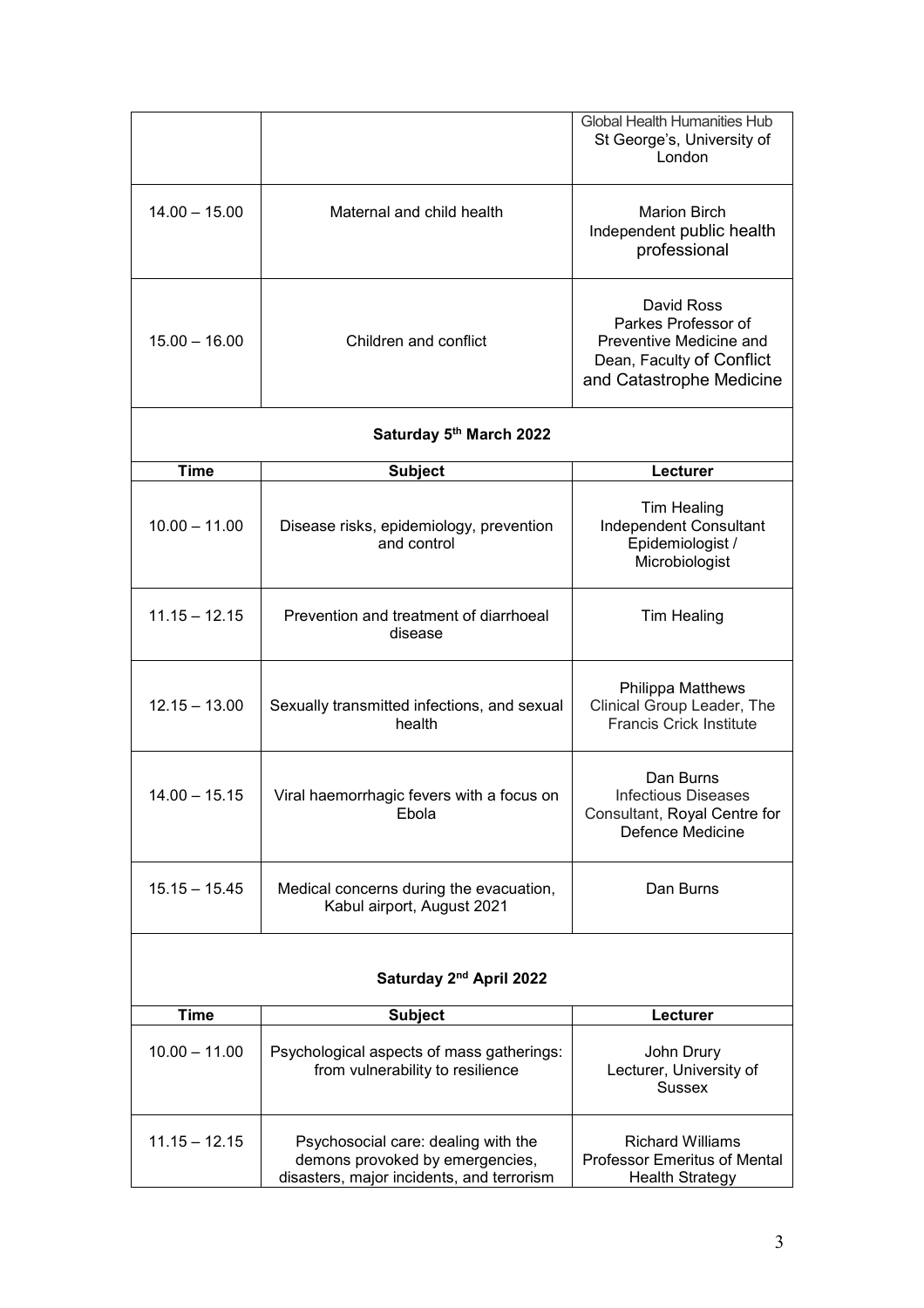| $12.15 - 13.15$                                                               | Mass gatherings: Implications for public<br>health policy and planning                | <b>Brian McCloskey</b><br>Former Director of Global<br>Health, Public Health<br>England  |
|-------------------------------------------------------------------------------|---------------------------------------------------------------------------------------|------------------------------------------------------------------------------------------|
| $14.00 - 15.00$                                                               | Team health                                                                           | David Ross<br>Parkes Professor of<br><b>Preventive Medicine</b>                          |
| $15.00 - 15.30$                                                               | Introduction to the exams                                                             | Davis Ross<br>Dean, Faculty of Conflict<br>and Catastrophe Medicine                      |
| Recorded lectures available for watching whenever                             |                                                                                       |                                                                                          |
|                                                                               | <b>Subject</b>                                                                        | Lecturer                                                                                 |
|                                                                               | Media                                                                                 | Andy Reeds                                                                               |
|                                                                               | Law and Ethics 1                                                                      | <b>Steve Kilbey</b>                                                                      |
|                                                                               | Law and Ethics 2                                                                      | <b>Steve Kilbey</b>                                                                      |
| Saturday 7th May 2022                                                         |                                                                                       |                                                                                          |
| <b>Time</b>                                                                   | <b>Subject</b>                                                                        | Lecturer                                                                                 |
| $10.00 - 11.30$                                                               | Nutrition with an emphasis on child<br>malnutrition - with case studies               | Kate Godden<br>Principal Nutrition and<br>Dietetic Expert                                |
| $11.45 - 13.15$                                                               | Disease surveillance - with case studies                                              | <b>Tim Healing</b><br>Independent Consultant<br>Epidemiologist /<br>Microbiologist       |
| 14.00 - 15.00                                                                 | Lessons for disaster planning from the<br>health impact of serious flooding in the UK | <b>Richard Williams</b><br><b>Professor Emeritus of Mental</b><br><b>Health Strategy</b> |
| $15.00 - 16.00$                                                               | Serving people: Ethics and Risk<br>Communication                                      | <b>Richard Williams</b>                                                                  |
|                                                                               | Recorded lectures available for watching whenever                                     |                                                                                          |
|                                                                               | <b>Subject</b>                                                                        | Lecturer                                                                                 |
|                                                                               | Medical care in extreme environments:<br>Hot environments                             | Sundeep Dhillon                                                                          |
| Medical care in extreme environments:<br>Sundeep Dhillon<br>Cold environments |                                                                                       |                                                                                          |
| Saturday 11 <sup>th</sup> June 2022                                           |                                                                                       |                                                                                          |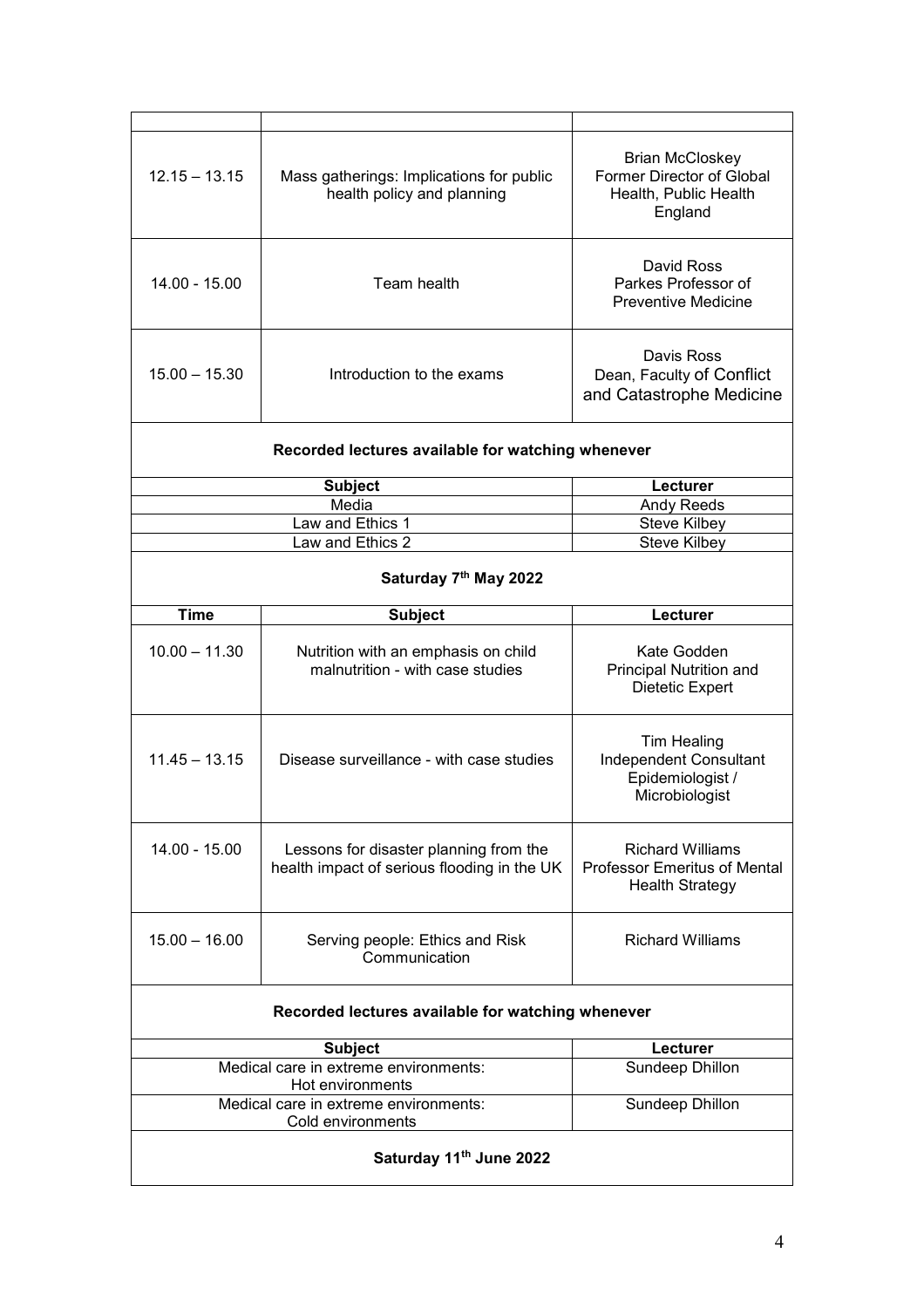| <b>Time</b>                                       | <b>Subject</b>                                                                                          | Lecturer                                                                                                                           |
|---------------------------------------------------|---------------------------------------------------------------------------------------------------------|------------------------------------------------------------------------------------------------------------------------------------|
| $10.00 - 11.00$                                   | Rescue, triage and onward care of boat<br>people                                                        | Aroop Mozumder<br>Former President of the CCM<br>Faculty, now the Medical<br>Director of the RNLI                                  |
| $11.15 - 12.15$                                   | Hazardous chemicals, biological warfare<br>agents, nuclear radiation etc. and their<br>clinical effects | Steven Bland<br>Defence Consultant Advisor<br>for CBRN                                                                             |
| $13.00 - 14.00$                                   | Key issues in maternal health                                                                           | <b>Brigid Hayden</b><br>Consultant, Obstetrics and<br>Gynaecology                                                                  |
| $14.00 - 15.00$                                   | Poisonous animals and plants                                                                            | <b>Tim Healing</b><br>Independent Consultant<br>Epidemiologist /<br>Microbiologist                                                 |
| $15.00 - 16.00$                                   | Some respiratory tract infections                                                                       | <b>Tim Healing</b>                                                                                                                 |
| Recorded lectures available for watching whenever |                                                                                                         |                                                                                                                                    |
|                                                   | <b>Subject</b>                                                                                          | Lecturer                                                                                                                           |
|                                                   | Surgery in resource deprived settings                                                                   | <b>Steve Mannion</b>                                                                                                               |
|                                                   | General surgery in the austere environment                                                              | <b>Eddie Chaloner</b>                                                                                                              |
|                                                   | Plastic surgery in the austere environment                                                              | Ankur Pandya                                                                                                                       |
|                                                   | Logistics in humanitarian surgery                                                                       | Tim Beacon                                                                                                                         |
|                                                   |                                                                                                         |                                                                                                                                    |
|                                                   | Saturday 2 <sup>nd</sup> July 2022                                                                      |                                                                                                                                    |
| <b>Time</b>                                       | <b>Subject</b>                                                                                          | Lecturer                                                                                                                           |
| $10.00 - 12.00$                                   | Key issues in medical and health related<br>donations - with small groups exercise                      | <b>Stephanie Simmonds</b><br>Course Director, DMCC                                                                                 |
| $12.00 - 12.30$                                   | November lectures: Suggestions by the<br>students                                                       | <b>Stephanie Simmonds</b>                                                                                                          |
| $13.15 - 14.15$                                   | Health systems in conflict: myths, realities,<br>and ways forward                                       | Nassim El Achi<br>Researcher, Centre for<br><b>Conflict and Health</b><br>Research, Kings College<br>London                        |
| $14.20 - 15.50$                                   | Water, sanitation, hygiene, and waste<br>management                                                     | Lauren D'Mello-Guyett<br>Research Fellow,<br>Environmental Health Group,<br>London School of Hygiene &<br><b>Tropical Medicine</b> |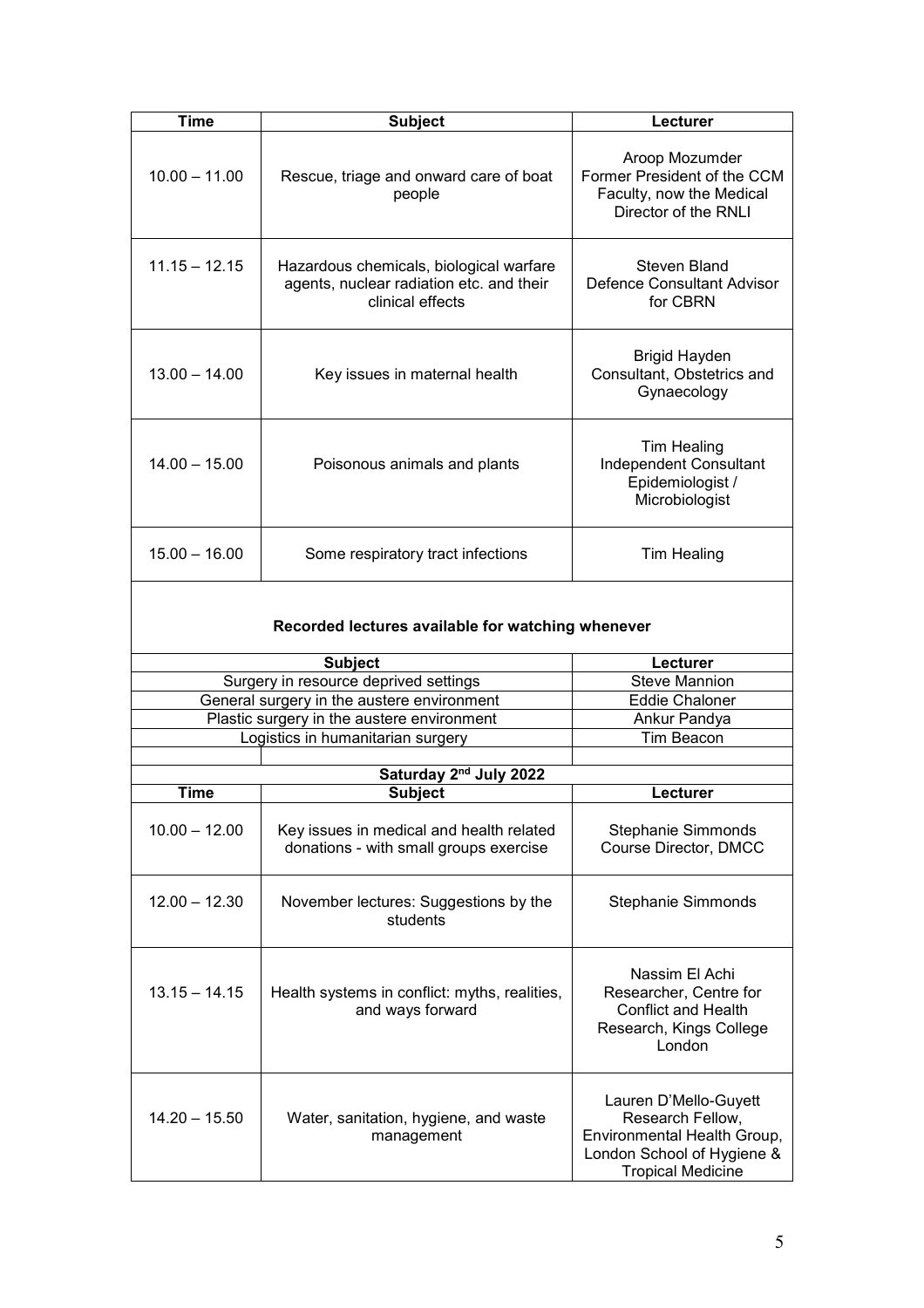|                                                                                                                                                                                                                                                                                                  | Recorded lectures available for watching whenever                                                                                                                         |                                                                                                                               |
|--------------------------------------------------------------------------------------------------------------------------------------------------------------------------------------------------------------------------------------------------------------------------------------------------|---------------------------------------------------------------------------------------------------------------------------------------------------------------------------|-------------------------------------------------------------------------------------------------------------------------------|
|                                                                                                                                                                                                                                                                                                  | <b>Subject</b>                                                                                                                                                            | Lecturer                                                                                                                      |
|                                                                                                                                                                                                                                                                                                  | Orthopaedics in the austere environment                                                                                                                                   | <b>Steve Mannion</b>                                                                                                          |
|                                                                                                                                                                                                                                                                                                  | Anaesthesia in the austere environment 1                                                                                                                                  | <b>Arndt Melzer</b>                                                                                                           |
|                                                                                                                                                                                                                                                                                                  | Anaesthesia in the austere environment 2                                                                                                                                  | Riaz Aziz                                                                                                                     |
|                                                                                                                                                                                                                                                                                                  | Saturday 3rd September 2022                                                                                                                                               |                                                                                                                               |
| <b>Time</b>                                                                                                                                                                                                                                                                                      | <b>Subject</b>                                                                                                                                                            | Lecturer                                                                                                                      |
| $10.30 - 11.30$                                                                                                                                                                                                                                                                                  | Decolonising global health: implications<br>for humanitarian health                                                                                                       | ? LSHTM and ? Marion<br>Birch                                                                                                 |
| $11.45 - 12.45$                                                                                                                                                                                                                                                                                  | Personal and team security                                                                                                                                                | <b>Stephanie Simmonds</b><br>Course Director, DMCC                                                                            |
| $13.45 - 14.45$                                                                                                                                                                                                                                                                                  | Mass casualties - triage in a resource<br>poor setting                                                                                                                    | <b>Taff Edwards</b><br>Senior Lecturer, Centre for<br>Neuroscience, Surgery and<br>Trauma, Queen Mary<br>University of London |
| $14.45 - 15.45$                                                                                                                                                                                                                                                                                  | Principles of pain management                                                                                                                                             | Christina Dale<br>President of the Faculty and<br>Consultant, Emergency<br>Medicine                                           |
| Recorded lectures available for watching whenever                                                                                                                                                                                                                                                |                                                                                                                                                                           |                                                                                                                               |
|                                                                                                                                                                                                                                                                                                  | <b>Subject</b>                                                                                                                                                            | Lecturer                                                                                                                      |
|                                                                                                                                                                                                                                                                                                  | <b>UN Peacekeeping</b>                                                                                                                                                    | Ken Roberts                                                                                                                   |
| Aeromedical evacuation                                                                                                                                                                                                                                                                           |                                                                                                                                                                           | David Bruce                                                                                                                   |
|                                                                                                                                                                                                                                                                                                  | Dealing with the dead in disasters                                                                                                                                        | <b>Tim Healing</b>                                                                                                            |
| Saturday 1st October 2022                                                                                                                                                                                                                                                                        |                                                                                                                                                                           |                                                                                                                               |
| <b>Time</b>                                                                                                                                                                                                                                                                                      | <b>Subject</b>                                                                                                                                                            | Lecturer                                                                                                                      |
| $11.00 - 12.30$<br>Panel discussion: What is changing in humanitarian health?<br>Mike Wooldridge, Chair<br>Panel members ? Heba Aly, CEO The New Humanitarian, Geneva or Nairobi; Preeti Patel,<br>Department of War Studies, Kings College; Bhargavi Rao, Health in Humanitarian Crises Centre, |                                                                                                                                                                           |                                                                                                                               |
| $13.30 - 14.30$                                                                                                                                                                                                                                                                                  | LSHTM and malaria/infectious diseases specialist at MSF; ? Laura Kyrke Smith, IRC<br>Psychosocial care needed by<br>professionals working in conflict and<br>catastrophes | <b>Richard Williams</b><br><b>Professor Emeritus of Mental</b><br><b>Health Strategy</b>                                      |